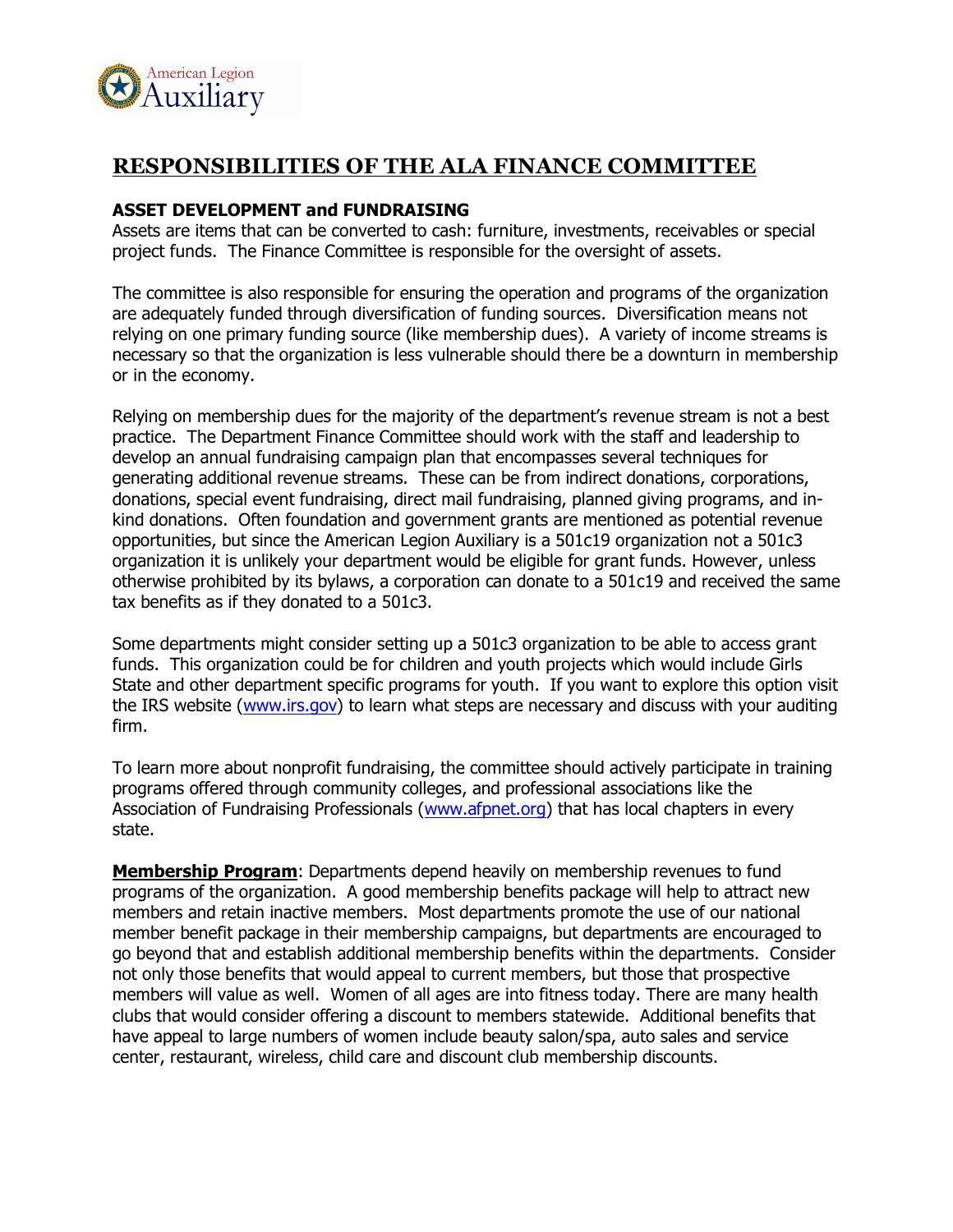**Direct Mail**: is a long term investment which often takes three years to mature and provide predictable revenue. Its advantages include: creating a broad base of smaller donors; promoting image and message; cultivating donors and identifying major gift prospects. This requires a good data tracking system.

Direct mail can effectively supplement revenues when service providers offer creative packages at reasonable costs and generate research information on the donor base that becomes the property of the organization. Any and all contracts should be reviewed by a lawyer. Remember to personally sign thank you letters for any gift over \$100. Phone every donor who gives more than \$1,000.

**Special Events:** are intended to be celebrations which reinforce and communicate the mission as well as fulfill goals of outreach and involvement in the community. These are labor intensive and often raise awareness more than revenue.

An annual statewide special event has the ability to produce revenues and to generate member enthusiasm. Larger departments would be wise to schedule such an event in conjunction with a convention or statewide conference. Auctions, casino nights, gourmet tasting parties, golf hole-in-one tournaments, and variety shows are just a few ideas. Large businesses near the event site may be interested in supporting the event through different levels of sponsorship.

**Earned Income:** traditionally departments prepare a registration package with program and badge, creating income from registration fees and business advertisements during department conventions. When this income is retained by The American Legion, Auxiliaries might consider the sale of an item or items at the registration site (i.e. souvenir T-shirts, non perishable food items and calendar lotteries where allowed). Product sales may extend to additional statewide events, as well. Most unrelated business income is subject to tax. Check requirements in your state.

**Individual Donors**: Potential donor lists can be secured from a record of direct mail donors. Contributions may be solicited by personal contact, personalized letters, telemarketing, and direct mail in that order. The most successful approach is always personal contact. When that option isn't feasible, departments with available volunteers may want to consider handwritten and addressed letters in note card sized envelopes. Sample mailings show that handwritten letters regularly outperform standard pre-printed direct mail.

**Major Gifts:** are generally contributions made by individuals after being asked by a peer to join them. For major donor prospects an individual approach is best.

**Planned Giving:** enables individuals to support a nonprofit through their estate planning of a deferred gift or transfer of assets (cash, property, securities, real estate, etc).

**Corporate Donations:** usually need a project that provides the corporation with community visibility of their support. Internet browsing or visits to large corporations may turn up funding that is yours for the asking. It just takes a little resourcefulness.

**Grants (Corporations/Foundations):** formal rules to submit applications are bureaucratic in the sense there are policies and procedures to ensure decisions are based on objective criteria.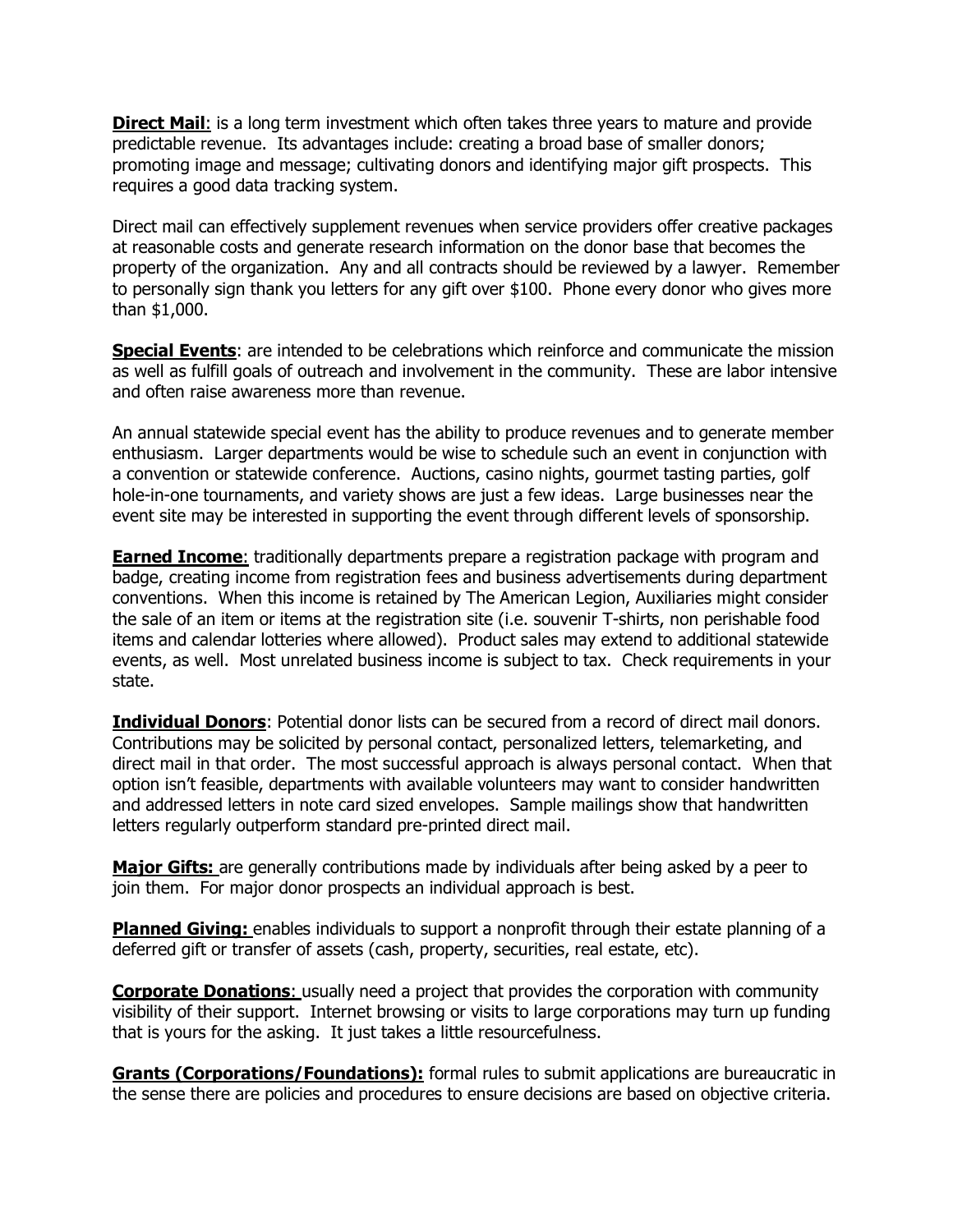Most grants are given to IRS designated  $501(c)(3)$  nonprofits and not to  $501(c)(19)$  veteran service organization nonprofits, like the American Legion Auxiliary.

**Fundraising via the Internet**: offers a magnitude of prospective customers or donors, depending on the activity. Departments can set up on-line auctions or simply offer a number of donated products directly through eBay. Those departments seeking donors for programs can promote said programs on their websites and offer a phone number for inquiries or set up online donations. In the event a phone number is used, someone familiar with the program in question must always be available to answer calls.

**Regulatory Issues**: approximately 45 states have some kind of regulation of fund raising groups, and around 40 require registration and the filing of financial reports. Departments submitting application to their respective states should include a mission statement and financial statement. Charges can run as high as \$250, depending upon the amount raised. Postal regulations require that any personalized appeals be sent first class.

Proper Asset Development & Fundraising

- Ensures the operation and programs of the national organization are adequately funded through diversification of funding sources and that requirements and assistance for departments are clearly defined
- Establishes gift acceptance policies and guidelines for the cost-effectiveness of fundraising efforts
- Ensures adequate staff and resources are allocated to conduct the development and fundraising plans
- Enthusiastically engages organizational leadership in participating in the fundraising and development plans

## **AUDITS**

Audits are a very crucial step in the process of sound financial management and, in the absence of a functioning Audit Committee, it is the responsibility of the finance committee to ensure that audits are performed on a timely basis. Audits should be performed annually (preferred quarterly), by an independent Certified Public Accountant, and submitted to the finance committee in the absence of a functioning Audit Committee, where they will be reviewed before presentation to the Department Executive Committee. The audit should consist of statements reflecting the financial status of the organization:

- $\Diamond$  statement of financial position (or balance sheet)
- $\Diamond$  statement of activities and changes in net assets (or income statement)
- $\Diamond$  statement of cash flows

The statements should:

- $\Diamond$  be straightforward, readily understood, and candid
- $\Diamond$  be concise
- $\Diamond$  report all activities of the organization
- $\Diamond$  be submitted on a timely basis
- $\diamond$  provide notes to the financial statements and, where appropriate, supplementary information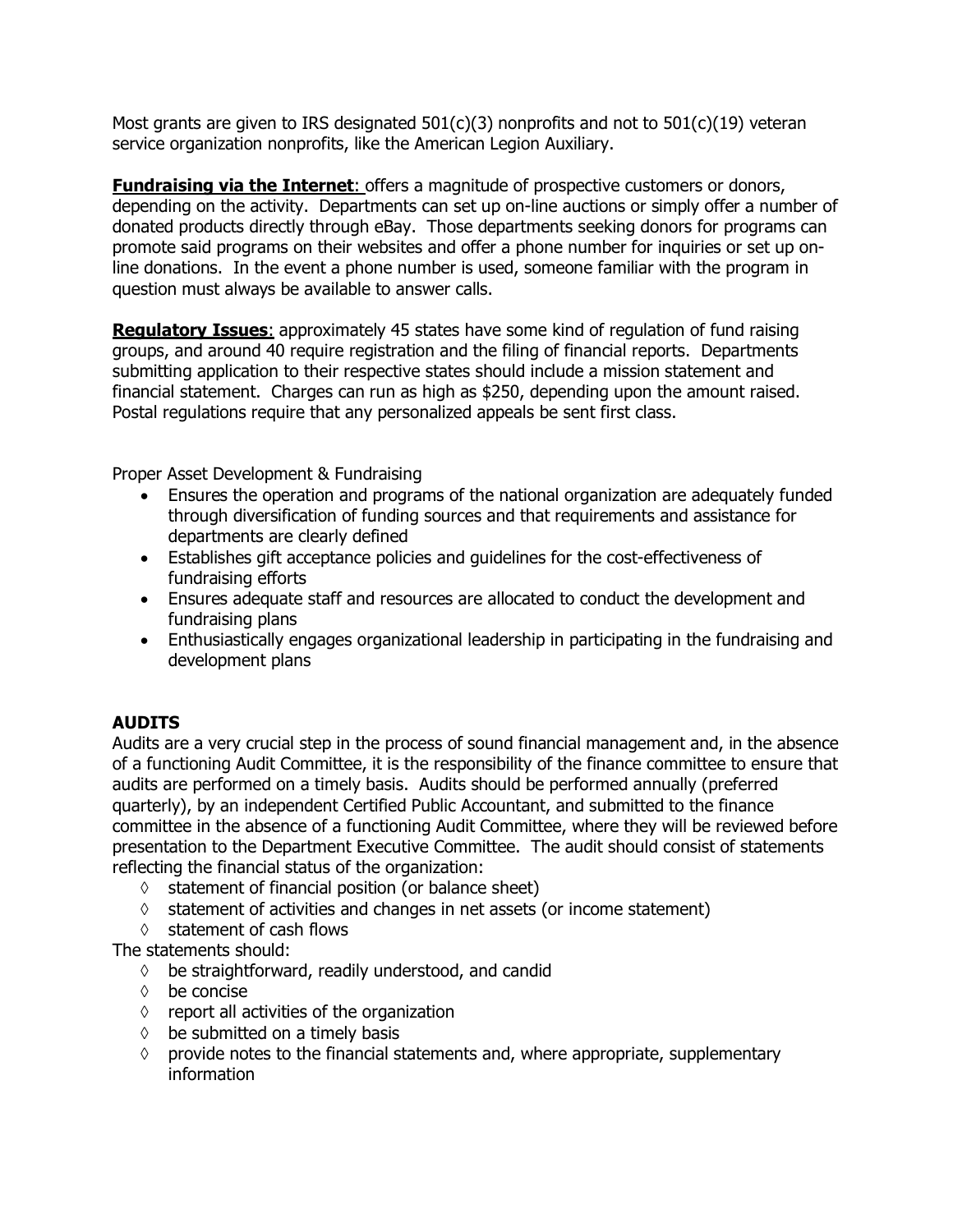The *statement of financial position* (or balance sheet) summarizes the assets, liabilities, and net assets of the organization. The balance sheet shows how liquid and solvent the organization is on a given date, and is essential Department Executive Committee information.

The *statement of activities* summarizes the income, expenses, and net assets of the organization over a period of time. The report should provide comparative information.

The finance committee, in the absence of an audit committee, may wish to engage the same audit firm for a period of several years, but should consider changing auditors from time to time to ensure growth, accuracy, relationship and service.

The auditor's report should include a management letter, the auditor's general narrative assessment of the organization's internal controls, accounting system, and related operational issues. The finance committee can formally review the management letter, discuss pros and cons, and make recommendation to the Department Executive Committee.

In addition to audits, the finance committee should verify that bank reconciliations are made each month. Many organizations have found themselves in trouble because bank reconciliations weren't performed for many months.

#### **BUDGETING**

The first rule of developing a budget is that it must be linked to an overall strategic plan for the organization. The strategic plan is the goals and objectives for the organization the governing body has adopted. It sets the priorities for use of the organization's resources.

A budget is developed using a variety of data sources. Historical data from the previous fiscal years is a good tool to develop an initial set of numbers. Information on anticipated expenses from vendors, employee costs, rent, etc should be incorporated into the budget. Income projections should be cautiously optimistic. The budget needs to be balanced, which means total income equals total expenses. You cannot spend more than you take in unless you have reserves to take from.

Budgets should also be developed not on just an annual total but on a month-by-month plan. This will help determine projected cash flow and help anticipate any shortfalls. It will also assist when you review monthly financial statements of the budget plan to the actual expenses. When there are significant disparities this might lead to budget or strategic plan revisions during the administrative year.

Proper Budgeting Includes:

- An effective annual budget development processes
- Requires that the budget is linked to an overall strategic plan
- Requires that senior staff and volunteer leadership have adequate opportunity for input regarding budgeting needs in their areas of responsibility
- Projects cash flow necessary to reflect proper resource management based upon trends in income and expense over time
- Establishes guidelines for separation of operating and capital expenditures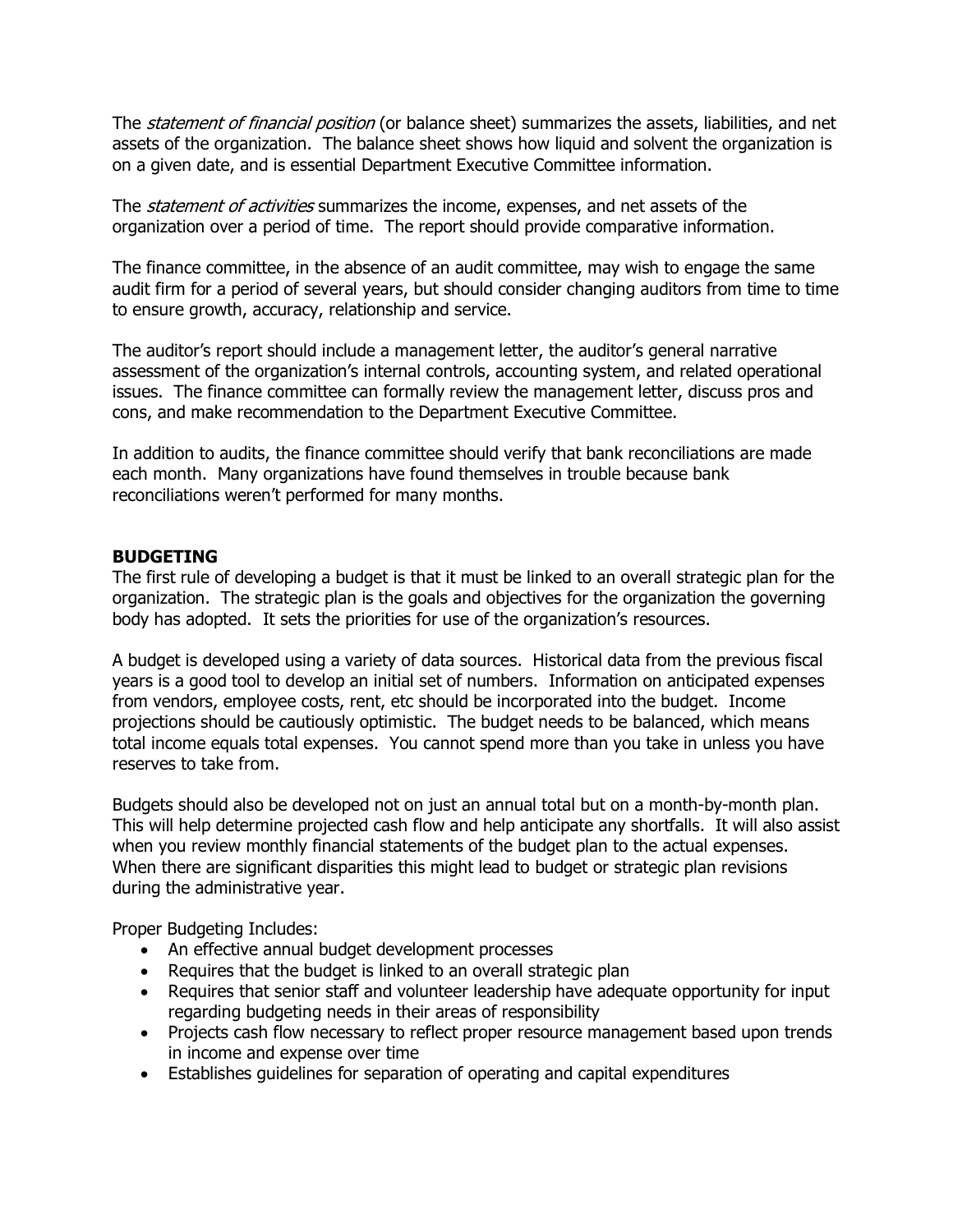- Ensures budget structure provides adequate cost center information and appropriate fund accountability
- Establishes reporting structure that includes staff and finance committee reports
- Presentation to the Department Executive Committee
- Regular monitoring and holding staff accountable for actual performance against budget

## **FUTURE PLANNING**

Finance Committees need to anticipate financial positions of the organization 3-5 years ahead. The committee should reflect on trends of the recent past and their implications for the current and future on financial planning for the organization. Long range strategic plans need financial plans and action to support priorities.

The development of proper operating reserves is part of that reflection for the future to ensure proper resources are available for the future operation of the organization. The recommended reserve is 2.5x the annual expense budget to ensure a temporary downturn in revenues can be overcome.

## **INVESTMENTS and ASSEST PROTECTION**

For those Departments that have funds invested the finance committee is responsible to ensure a sound investment policy is adopted detailing investment purpose, strategies and overall organizational financial goals. The committee may also hire a professional investment manager and then review the performance of the investment manager in light of organizational goals and investment policy.

Proper Asset Protection

- Ensures the organization's reputation is protected through sound internal financial controls that protect the assets against fraud and abuse and real or perceived improprieties
- Ensures the organization has adequate insurance coverage
- Ensures appropriate risk-management policies are adopted and implemented

## **TRANSPARENCY IN REPORTING**

Often the finance committee believes that they must keep the financial information confidential from the membership and provide only big picture information. That is not accurate. The members are the investors of the organization and have a legal right to know how their investments are being managed and what results are being realized.

The finance committee makes recommendations to the governing body and that body is responsible for the actual policy decisions. The DEC should receive clear, timely and accurate information regarding the financial status of the organization at each of their meetings and at additional times as deemed necessary.

In partnership with the staff, the committee ensures that all tax reporting is completed within appropriate time frames for federal, state and local jurisdictions.